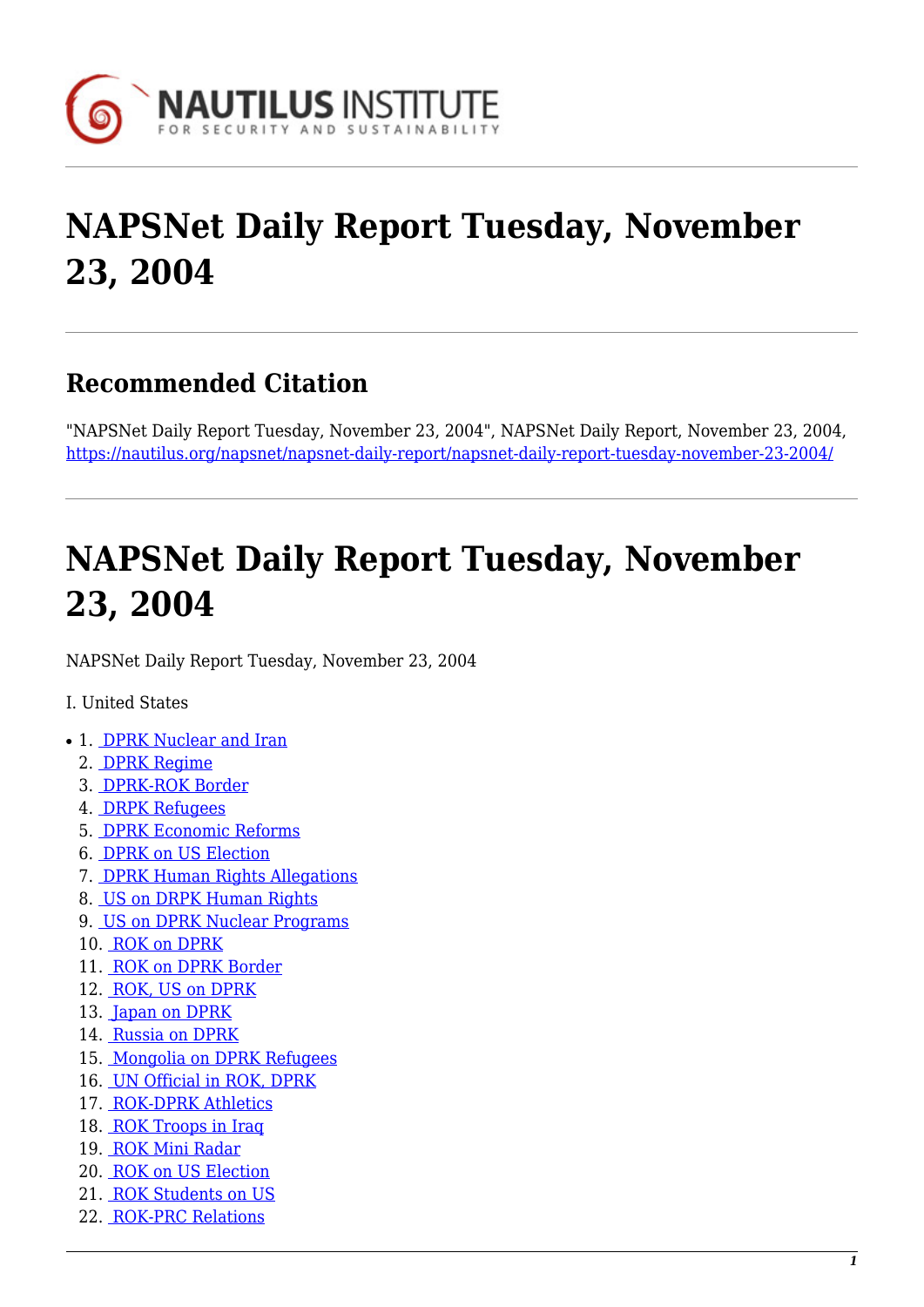- 23. [ROK on Chinese Language](#page-6-0)
- 24. [PRC in Cuba](#page-6-1)
- 25. [PRC Union in Wal-Mart](#page-6-2)
- 26. [US on Japanese Missiles](#page-6-3)
- 27. [Japanese-US-Russian Relations](#page-6-4)
- 28. [NE Asia Joint Oil Purchasing](#page-7-0)
- 29. [APEC Forum](#page-7-1)

[Preceding NAPSNet Report](https://nautilus.org/mailing-lists/napsnet/dr/2004-2/napsnet-daily-report-monday-november-22-2004/)

#### **I. United States**

# <span id="page-1-0"></span>**1. DPRK Nuclear and Iran**

Yonhap ("N. KOREA DENIES SALES OF NUCLEAR-RELATED MATERIALS TO IRAN ", 2004-11-23) reported that DPRK on Tuesday dismissed as "misinformation" recent media reports that it allegedly sold fluorine gas to Iran, and claimed the reports were to provide justification for a preemptive attack against it. A commentary carried by the DPRK Central News Agency claimed news reports about the secret sale of fluorine gas, a key ingredient in nuclear weapons, to Iran is "another farce orchestrated to tarnish the image" of the North in the international arena.

<span id="page-1-1"></span>[\(return to top\)](#page-0-0) 

# **2. DPRK Regime**

Reuters ("EXPERTS SAY N.KOREA'S KIM NOT LOSING HIS GRIP", 2004-11-23) reported that anecdotal evidence of public criticism of DPRK leader Kim Jong-Il's rule may point to less control over society after market reforms began but does not mean Kim is losing his grip, DPRK experts said Tuesday. The North Tuesday repeated its demand for the withdrawal of what it called a hostile policy by the United States as a condition for resuming six-party talks on its nuclear programs, continuing a campaign that is believed to be orchestrated by Kim and mounted by an elite corps of loyal bureaucrats and diplomats.

<span id="page-1-2"></span>[\(return to top\)](#page-0-0) 

# **3. DPRK-ROK Border**

Joon-Ang Ilbo ("CHINESE TROOPS SET UP CAMP ON NORTH'S BORDER", 2004-11-23) reported that satellite surveillance photos indicate that a 10,000-man PRC army division is making preparations for a prolonged deployment along the PRC-DPRK border, sources in Washington said. The sources said on Monday that the photos show that the PRC division, which in September moved from the interior to the border area close to DPRK, was in the process of building winter barracks. "These forces are elite combat soldiers and are now being positioned along the Chinese-North Korean border," the sources said.

<span id="page-1-3"></span>[\(return to top\)](#page-0-0)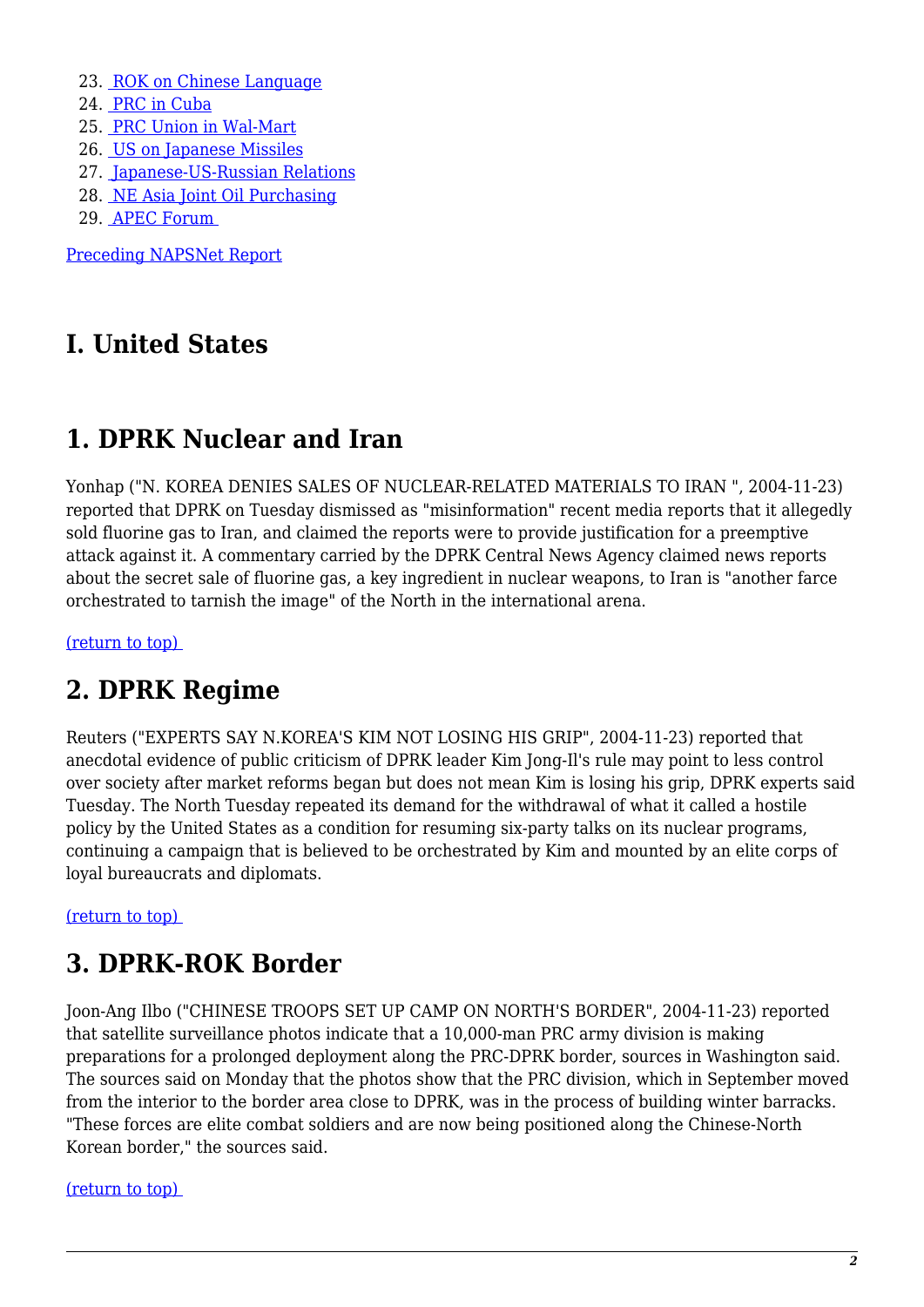# **4. DRPK Refugees**

Yonhap ("S. KOREAN ACTIVIST HELD IN CHINA FOR AIDING N. KOREAN REFUGEES ", 2004-1- -23) reported that a ROK human rights activist working for DPRK refugees in PRC has been placed in PRC custody, an official at a civic organization here claimed Tuesday. Hong Jin-hee, 36, was arrested last Monday while organizing an attempt by a group of DPRK refugees to seek asylum at a foreign diplomatic mission in PRC, according the official at the Democracy Network Against North Korean Gulag.

<span id="page-2-0"></span>[\(return to top\)](#page-0-0) 

#### **5. DPRK Economic Reforms**

BBC News ("N KOREA REFORMS HIT FOOD PRICES", 2004-11-23) reported that a UN report says that economic reforms in DPRK have led to skyrocketing food prices, leaving most families unable to get enough to eat. The report concludes that despite the best harvest in 10 years, DPRK will still need major help from abroad. Issued by the World Food Programme and the Food and Agriculture Organisation (FAO), the report said that the price of rice has increased five-fold in the past year. A single kilo now costs 30% the average monthly wage.

<span id="page-2-1"></span>[\(return to top\)](#page-0-0) 

#### **6. DPRK on US Election**

Yonhap ("N. KOREA SAYS U.S. AIRED BIN LADEN TAPE TO HELP BUSH CAMPAIGN ", 2004-11-23) reported that the United States deliberately aired a video of Osama bin Laden just days before the Nov. 2 U.S. presidential election to help George W. Bush win, DPRK said on Tuesday, citing comments from Cuban President Fidel Castro. In an interview on Nov. 16 with the Korean Central Broadcasting Station, the Cuban president "disclosed that the video of the al Qaeda leader, aired on Oct. 29, was a deliberate broadcast to help the reelection of Bush," the television, monitored in Seoul, said.

<span id="page-2-2"></span>[\(return to top\)](#page-0-0) 

#### **7. DPRK Human Rights Allegations**

Associated Press ("GROUP URGES INVESTIGATION INTO NORTH KOREA GAS CHAMBER ALLEGATIONS", 2004-11-23) reported that a U.S.-based Jewish human rights group on Tuesday called for investigations into claims that DPRK conducted gas chamber experiments on political prisoners. In a news conference in Seoul, Rabbi Abraham Cooper, associate dean of the Simon Wiesenthal Center, relayed summaries of his interviews with three DPRK defectors who allegedly provided first-person accounts of the gassing of political prisoners beginning in the 1970s and continuing until 2002.

<span id="page-2-3"></span>[\(return to top\)](#page-0-0) 

# **8. US on DRPK Human Rights**

Yonhap ("U.S. CONGRESS MULLS PUNISHING N.K. ON HUMAN RIGHTS ABUSE: LAWMAKER ", 2004-11-23) reported that the U.S. Congress is taking DPRK's human rights abuse seriously and is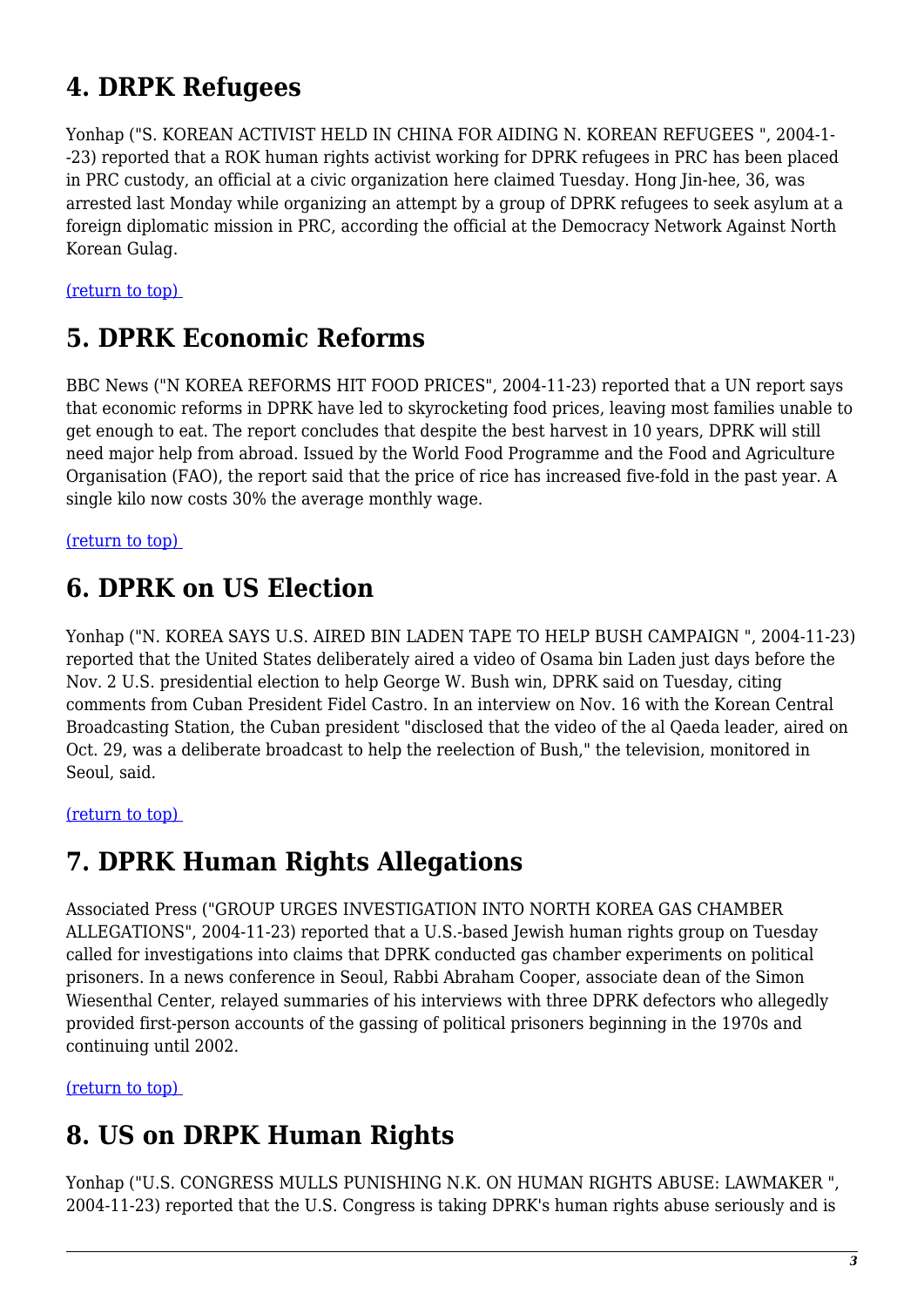considering legislation for additional economic sanctions on the communist regime, a ROK opposition lawmaker claimed Tuesday. A number of U.S. congressmen also believe that DPRK has 8,000 reprocessed fuel rods, Rep. Park Jin of the main opposition Grand National Party said.

<span id="page-3-0"></span>[\(return to top\)](#page-0-0) 

# **9. US on DPRK Nuclear Programs**

Chosun Ilbo ("U.S. WON'T INSIST ON TERM 'CVID'", 2004-11-23) reported that citing a top U.S. government official, Japan's Asahi Shimbun reported Tuesday that the United States would not insist on using the phrase, "Complete, Verifiable and Irreversible Dismantlement (CVID)," which it has used when urging DPRK to abandon its nuclear development programs. The official, however, reportedly said that this did not mean the U.S. would give up the CVID principle, but just that it would not stick to the phrase in the future.

<span id="page-3-1"></span>[\(return to top\)](#page-0-0) 

#### **10. ROK on DPRK**

Chosun Ilbo ("ROH IMPLIES FATE OF SIX-WAY TALKS RESTS ON N.K.", 2004-11-23) reported that President Roh Moo-hyun expressed his hope on Tuesday that DPRK would assume a more sincere stance to build trust in the six-party talks that were conceived to resolve its nuclear dispute. President Roh said during a meeting with Korean residents living in Hawaii that U.S President George W. Bush had made it clear during their bilateral discussions on the sidelines of the Asia Pacific Economic Cooperation (APEC) forum that if the North were to give up its nuclear ambitions, it would be able to gain security guarantees and be fully embraced by the international community.

<span id="page-3-2"></span>[\(return to top\)](#page-0-0) 

# **11. ROK on DPRK Border**

Yonhap ("MILITARY IMPOSES 'LIGHT' PUNISHMENT ON ARMY OFFICERS OVER BORDER FENCE CUTS ", 2004-11-23) reported that the ROK military "lightly" disciplined Army officers over last month's breach of wire fences along the border with DPRK, an official said Tuesday.On Oct. 26, three holes were found in barbed-wire fences in the midsection of the 248-kilometer land border, initially prompting fears of infiltration by DPRK agents.

<span id="page-3-3"></span>[\(return to top\)](#page-0-0) 

# **12. ROK, US on DPRK**

Pacific Rim Bureau ("SEOUL-WASHINGTON DIFFERENCES OVER NORTH KOREA PERSIST", 2004- 11-23) reported that fresh from an Asia-Pacific gathering and leaders' meetings with President Bush, the Japanese and ROK governments urged DPRK to seize the opportunity to return to talks aimed at resolving the crisis over its nuclear weapons program. Although it appears that the two U.S. allies in Northeast Asia are working in unison with the Bush administration to tackle the standoff, there are growing signs of division between Washington and Seoul.

<span id="page-3-4"></span>[\(return to top\)](#page-0-0)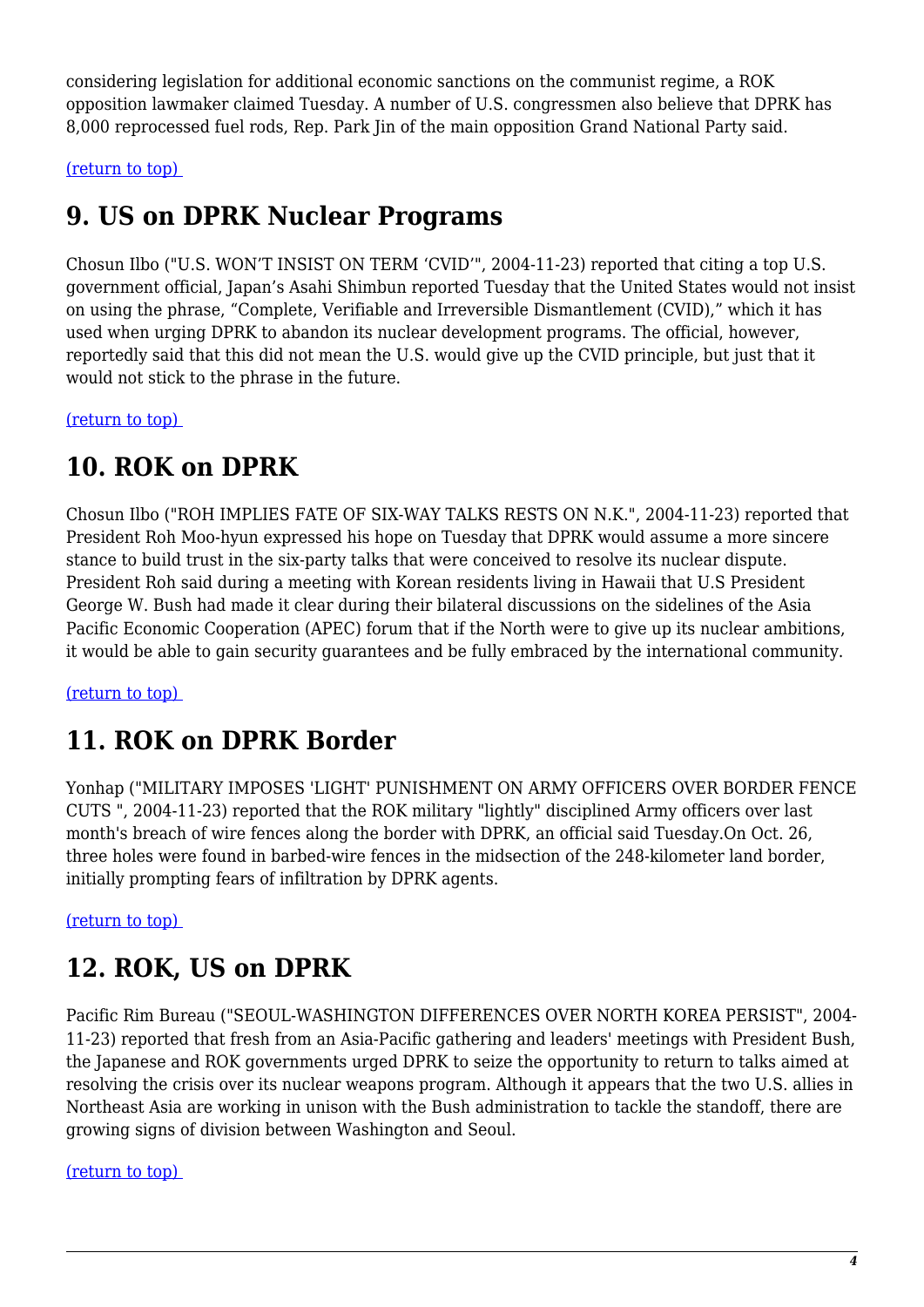# **13. Japan on DPRK**

The Associated Press ("KOIZUMI URGES N. KOREA TO RESUME TALKS", 2004-11-23) reported that Japan's prime minister called on DPRK Monday to quickly resume negotiations on ending its nuclear weapons program, as support grew for Japan to take a tougher line against the communist country. "Through the six-party talks, we are trying to convince North Korea that there's no reason to possess nuclear weapons, but every reason to get rid of them," Prime Minister Junichiro Koizumi told a press conference after concluding a brief state visit to Chile.

<span id="page-4-0"></span>[\(return to top\)](#page-0-0) 

#### **14. Russia on DPRK**

Yonhap ("N. KOREA MUST REJOIN IAEA: RUSSIAN ENVOY", 2004-11-23) reported that Russia's top envoy to ROK Tuesday urged DPRK to rejoin the International Atomic Energy Agency (IAEA).Speaking at a "political academy" meeting at the National Assembly in Seoul, Ambassador Teymuraz Ramishvili said that "half measures" were not the answer to Pyongyang's alleged nuclear program.

<span id="page-4-1"></span>[\(return to top\)](#page-0-0) 

#### **15. Mongolia on DPRK Refugees**

The Korea Times ("MONGOLIAN ENVOY DOUBTS REPORT ON NK REFUGEES", 2004-11-23) reported that Mongolia's top envoy to ROK on Tuesday questioned a recent New York Times report that his country intends to continue receiving DPRK refugees, saying there is a ``considerable'' difference between the article and his government's position on the issue. In the article last week, The New York Times quoted Mongolia's Foreign Minister Tsend Munh-Orgil as saying that his government would continue its policy of receiving DPRK refugees at border crossings.

<span id="page-4-2"></span>[\(return to top\)](#page-0-0) 

# **16. UN Official in ROK, DPRK**

Yonhap ("TOP U.N. OFFICIAL DUE IN SEOUL AFTER TRIP TO NORTH KOREASEOUL", 2004-11-23) reported that United Nations General Assembly President Jean Ping was to arrive in Seoul on Tuesday after a trip to DPRK. Ping, who is also Gabon's foreign minister, flew back to Beijing on Saturday after a five-day visit to Pyongyang that included meetings with DPRK's No. 2 leader, Kim Yong-nam, and Foreign Minister Paek Nam-sun.

<span id="page-4-3"></span>[\(return to top\)](#page-0-0) 

# **17. ROK-DPRK Athletics**

<span id="page-4-4"></span>Dong-A Ilbo ("KOREA AND JAPAN RECEIVE TOP SEEDS AND 50-50 CHANCE FOR SOUTH KOREA TO PLAY NORTH KOREA", 2004-11-23) reported that the ROK may play against DPRK in the final round of 2006 World Cup Germany. The Asian Football Confederation (AFC) announced on November 23 that ROK and Japan received the top seeds, based on the results of preliminary matches and the final round of the 2002 World Cup. Saudi Arabia and Iran received the second seeds. Bahrain and Uzbekistan received the third seeds, and DPRK and Kuwait the fourth.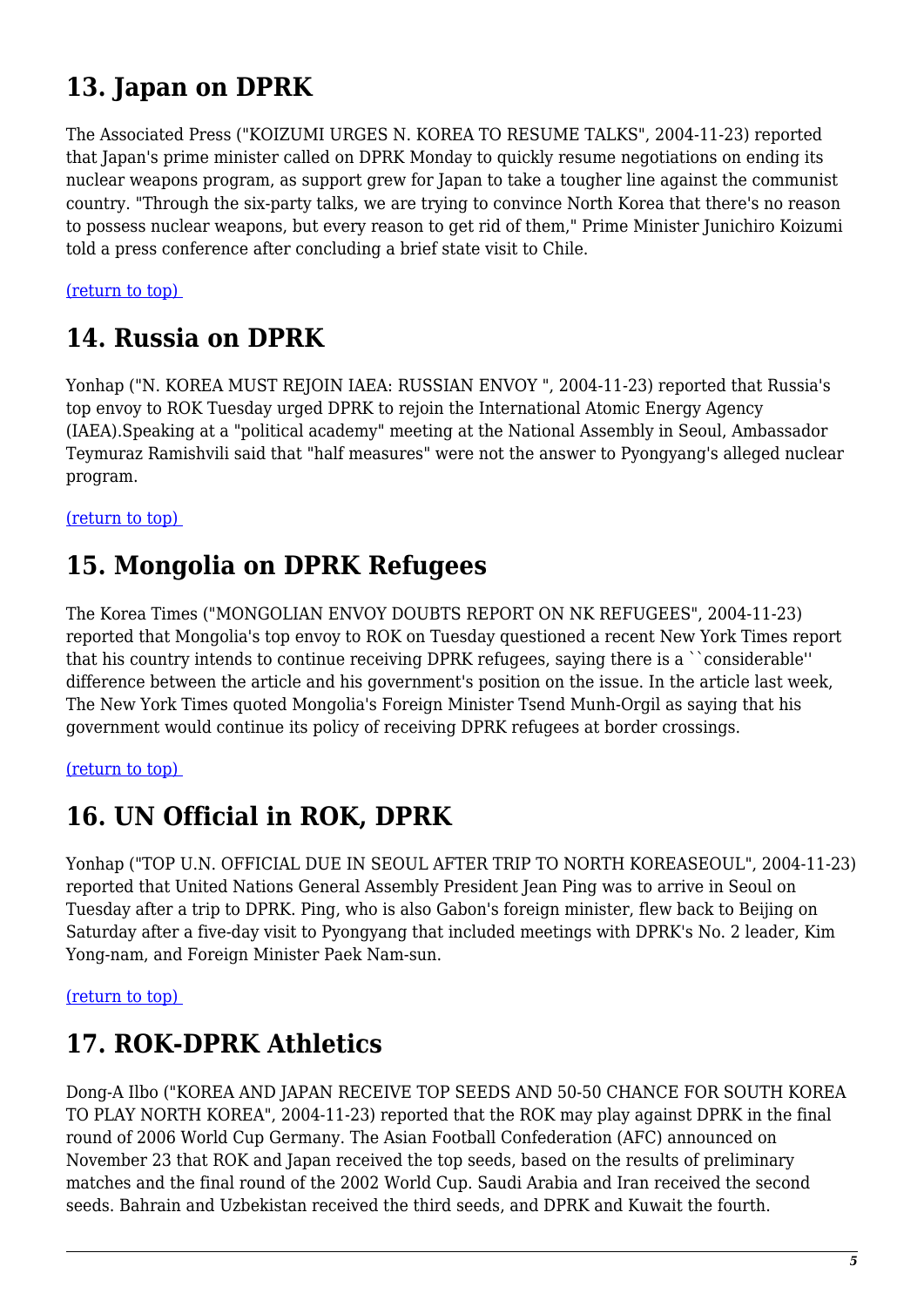# **18. ROK Troops in Iraq**

Agence France-Presse ("SOUTH KOREAN GOVERNMENT AGREES TO EXTEND IRAQ TROOP DEPLOYMENT BY YEAR", 2004-11-23) reported that the ROK government agreed to extend the deployment of thousands of its troops in Iraq by one year until the end of 2005, officials said. The decision to extend the mission, due to expire at the end of this year, was made at a cabinet meeting led by Prime Minister Lee Hae-Chan, the prime minister's office said. Some 2,800 ROK troops are based in Arbil, a Kurdish-controlled town in northern Iraq, on a rehabilitation and humanitarian mission. Another contingent of more than 700 is set to join them soon.

<span id="page-5-0"></span>[\(return to top\)](#page-0-0) 

# **19. ROK Mini Radar**

The Korea Times ("NATION'S FIRST MINI RADAR DEVELOPED", 2004-11-23) reported that a staterun defense research center has succeeded in developing a small-sized synthetic aperture radar (SAR) for the first time in Korean history. The device enables high image resolution of military aircraft day and night, the Defense Ministry said Tuesday. The Agency for Defense Development (ADD) began developing the Korean Miniature SAR (KOMSAR) in 2002 with purely domestic technology and materials to overcome the shortcomings of current radar equipment, which doesn't operate well at night and during rainy seasons.

<span id="page-5-1"></span>[\(return to top\)](#page-0-0) 

#### **20. ROK on US Election**

Yonhap ("EXPERTS PREDICT WORSE INTER-KOREAN TIES AFTER BUSH'S REELECTION ", 2004- 11-23) reported that about 36 percent of ROK experts think U.S. President George W. Bush's reelection will have a negative effect on inter-Korean relations, a survey showed Tuesday. The Advisory Council on Democratic and Peaceful Unification said it polled 229 experts at colleges and research institutes as well as journalists and civic activists. It found that 35.9 percent of them were negative about the prospects for inter-Korean ties after Bush's reelection.

<span id="page-5-2"></span>[\(return to top\)](#page-0-0) 

#### **21. ROK Students on US**

Yonhap ("STUDENTS SEE U.S. BAD FOR S-N UNIFICATION, GOOD FOR SECURITY: POLL ", 2004- 11-23) reported that ROK youth tend to see the United States as the biggest obstacle for their nation's approach toward DPRK, but when security is concerned they turn to the U.S. as a safeguard against the communist country, a civic poll found Tuesday. The survey of 1,161 students in Seoul's 12 universities demonstrates that they have contradictory sentiments toward the U.S., Young Korean Academy, a progressive civic organization that conducted the survey, said.

<span id="page-5-3"></span>[\(return to top\)](#page-0-0) 

#### **22. ROK-PRC Relations**

Asia Pulse ("CHINA, S.KOREA SET TO LAUNCH ANOTHER ROUND OF RICE TALKS", 2004-11-23)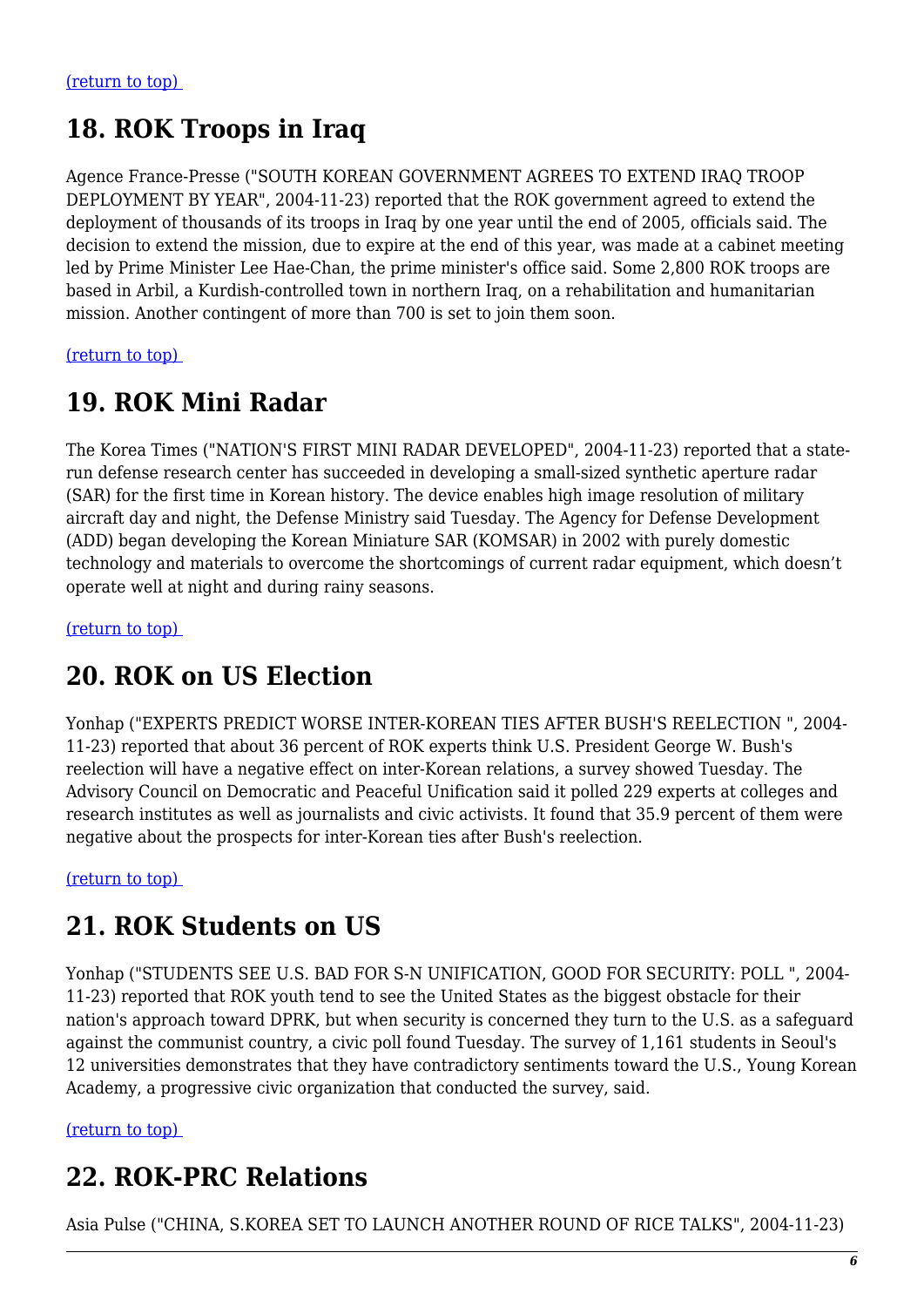reported that in order to resolve the dispute concerning ROK's rice import system, PRC and ROK are expected to launch another round of talks, which will focus on whether ROK will open up its rice market according to World Trade Organization regulations. PRC officials hope that ROK will gradually open its rice market.

<span id="page-6-0"></span>[\(return to top\)](#page-0-0) 

# **23. ROK on Chinese Language**

Joon-Ang Ilbo ("UNIVERSITY CITES NEED FOR CHINESE SKILLS", 2004-11-23) reported that Korea University said yesterday that a test on Chinese characters will become a graduation requirement for students entering this year. The students can take the test at any time during their stay at the school. "China has become an economic giant, but our students are less and less competent in the language," Kim Chang-bae, education support manager of Korea University, said. "Proficiency in Chinese characters is essential for understanding the Korean language." He said large business groups, such as Samsung and SK, have recently begun looking at Chinese character proficiency in their employment criteria.

<span id="page-6-1"></span>[\(return to top\)](#page-0-0) 

# **24. PRC in Cuba**

Agence France Presse ("CHINA PRESIDENT IN CASH-STRAPPED CUBA TO MEET CASTRO", 2004- 11-23) reported that PRC President Hu Jintao arrived in Havana to meet his Cuban counterpart, Fidel Castro for talks expected to bring badly needed investments to the financially strapped island. "We sincerely wish that the Cuban people march without surrender on the road to building socialism," the) PRC leader said. Despite differences on economic policies between the reformist PRC president and his staunchly communist Cuban counterpart, the two sides are expected to sign crucial investment deals.

<span id="page-6-2"></span>[\(return to top\)](#page-0-0) 

# **25. PRC Union in Wal-Mart**

The Associated Press ("WAL-MART CONCEDES CHINA CAN MAKE UNIONS", 2004-11-23) reported that under pressure from the PRC labor federation, the world's biggest retailer, Wal-Mart Stores Inc., said Tuesday it would permit branches of the official Communist Party-controlled union in its PRC stores if employees requested it. "Should associates request formation of a union, Wal-Mart China would respect their wishes and honor its obligation under PRC's Trade Union Law," said the Bentonville, Ark.-based company in a statement faxed to news media.

#### <span id="page-6-3"></span>[\(return to top\)](#page-0-0)

# **26. US on Japanese Missiles**

<span id="page-6-4"></span>Agence France-Presse ("US AGREES TO JAPAN'S LICENSED PRODUCTION OF PAC-3 MISSILES", 2004-11-23) reported that the United States has agreed in principle to Japan's licensed production of US-developed surface-to-air missiles which will become the core of a joint missile defense system, a report said. Mitsubishi Heavy Industries Ltd., the top Japanese defense contractor, is expected to start building Patriot Advanced Capability 3 (PAC-3) missiles on license from US Lockheed Martin Corp. in the year to March 2006, the Nihon Keizai Shimbun said.